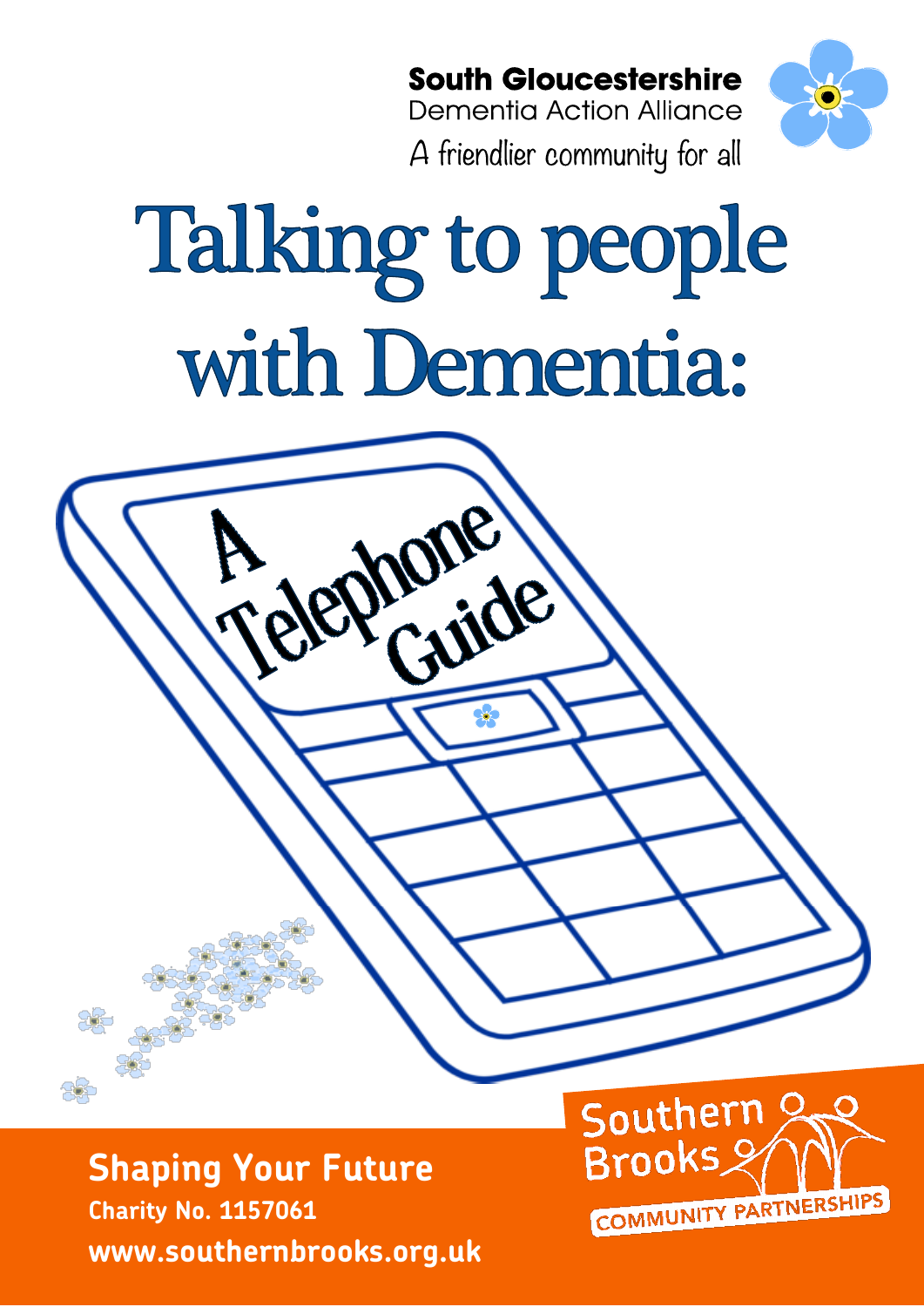### **Understanding words**

Even when we are clear and helpful in our communication, a person with dementia might still struggle to understand us because dementia can affect the areas of the brain that deal with understanding words. A person with dementia might not understand the meaning of our words - as if we are speaking in a different language.

Unfamiliar accents and/or words can be particularly hard to understand. Memory and attention problems may cause parts of our communication to be lost, and people may forget the beginning of our sentence by the time we reach the end. Background noise and other distractions will cause further problems, and if a person is unsure of who we are, or whether they can trust us, they are unlikely to comprehend what we are saying.

As such the following should be used as a guide when talking on the telephone:

- take your time, speaking clearly and slowly
- try to make only one point at a time; pay attention to the person's responses and simplify things further if we need to
- use language and phrases that are familiar to the individual avoid jargon
- repeat and/or rephrase as necessary and ensure that the person has enough time to process what we've said.

36

## **How a person with dementia may express themselves**

When the correct word is not immediately accessible, a person may inadvertently select the wrong word (often one that is similar in sound to the word that is needed). People with dementia can struggle to find the word they need to express their meaning, or may struggle to remember what they are trying to say. It is also very easy for a person with dementia to get distracted by something that is going on nearby, such as a television.

We can help people to express themselves on the telephone by:



- listening very carefully and letting the person know, through our verbal responses, that we are listening and we have time for them
- avoiding assumptions but asking the person to confirm if we're right about any guesses we make about what they are trying to say
- encouraging the person to take their time and to express themselves in their own way.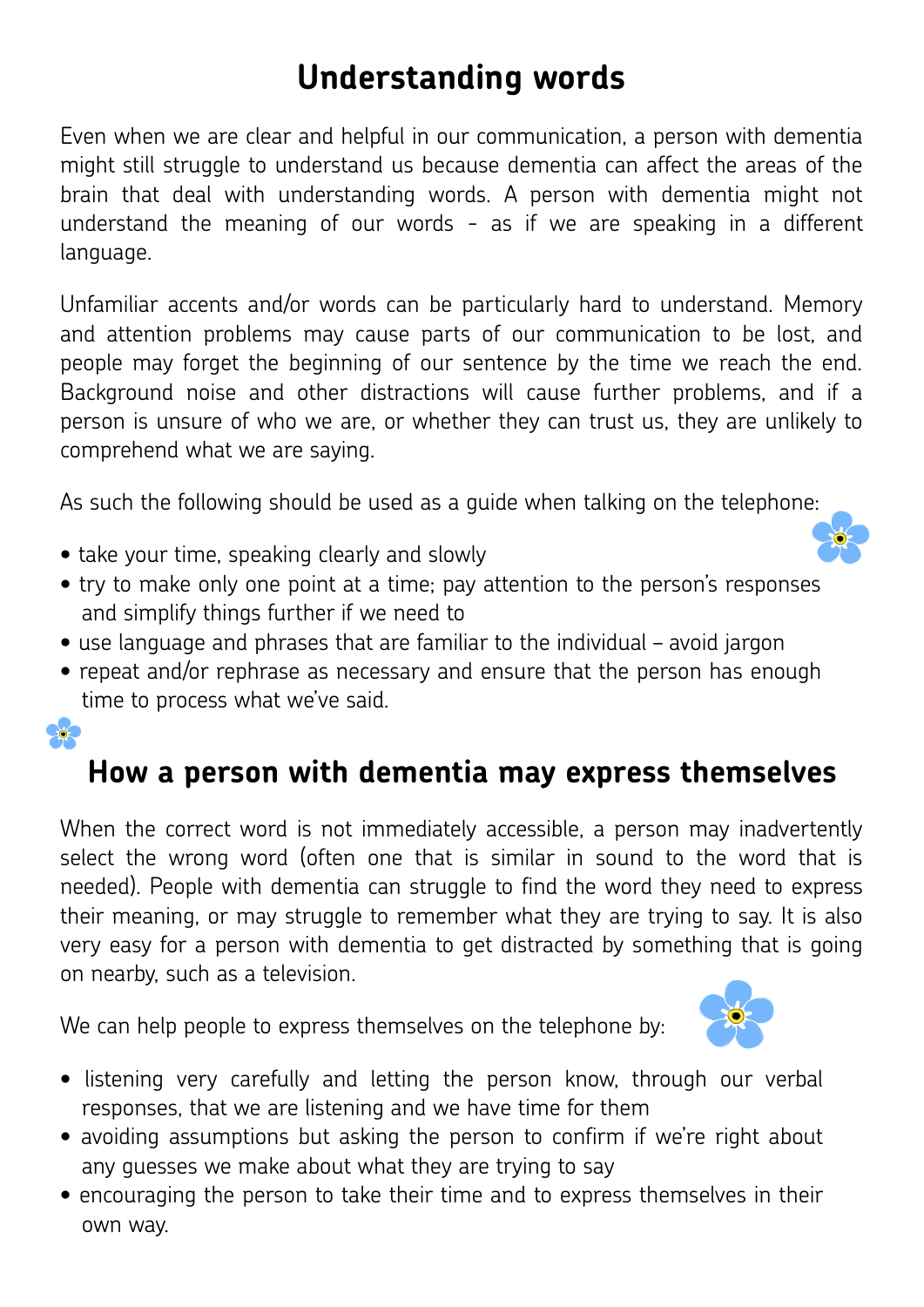## **COMMUNICATING WITH ENGLIFETS communicating with enquirers**

Speech or hearing difficulties can have a significant impact on those affected by dementia. *[Sense](http://www.sense.org.uk/)*, a charity for deaf and blind people may be of some help.

Enquirers who have speech difficulties and/ or hearing difficulties and who have access to a textphone, or access to a PC adapted to operate as a textphone, can converse with information providers via [Text Relay \(](http://www.textrelay.org/index.php)used to be RNID Typetalk) where this is available.

Text Relay is available 24 hours a day, 365 days a year. Calls are charged at the telecommunications provider's standard rate. There is no additional charge for this service, but due to the fact that text calls can take longer than voice calls, enquirers may be able to get a refund from their telecommunications provider.



#### **How Text Relay works**



Using their text phone, the enquirer dials 18001 followed immediately by the telephone number of the person with whom they wish to speak.

For example, to call the Alzheimer's Society National Dementia Helpline, which has the telephone number 0845 3000 336:

- the textphone user dials 1800108453000336 (no need to pause between numbers)
- the telephone is answered by a helpline adviser who receives an automated message informing them this is a Text Relay call and there will be a short delay while a relay assistant joins the call.
- the textphone user receives call progress information whilst the call is being established
- the operator transcribes to text whatever the adviser says and interprets from text to speech, whatever the textphone user types